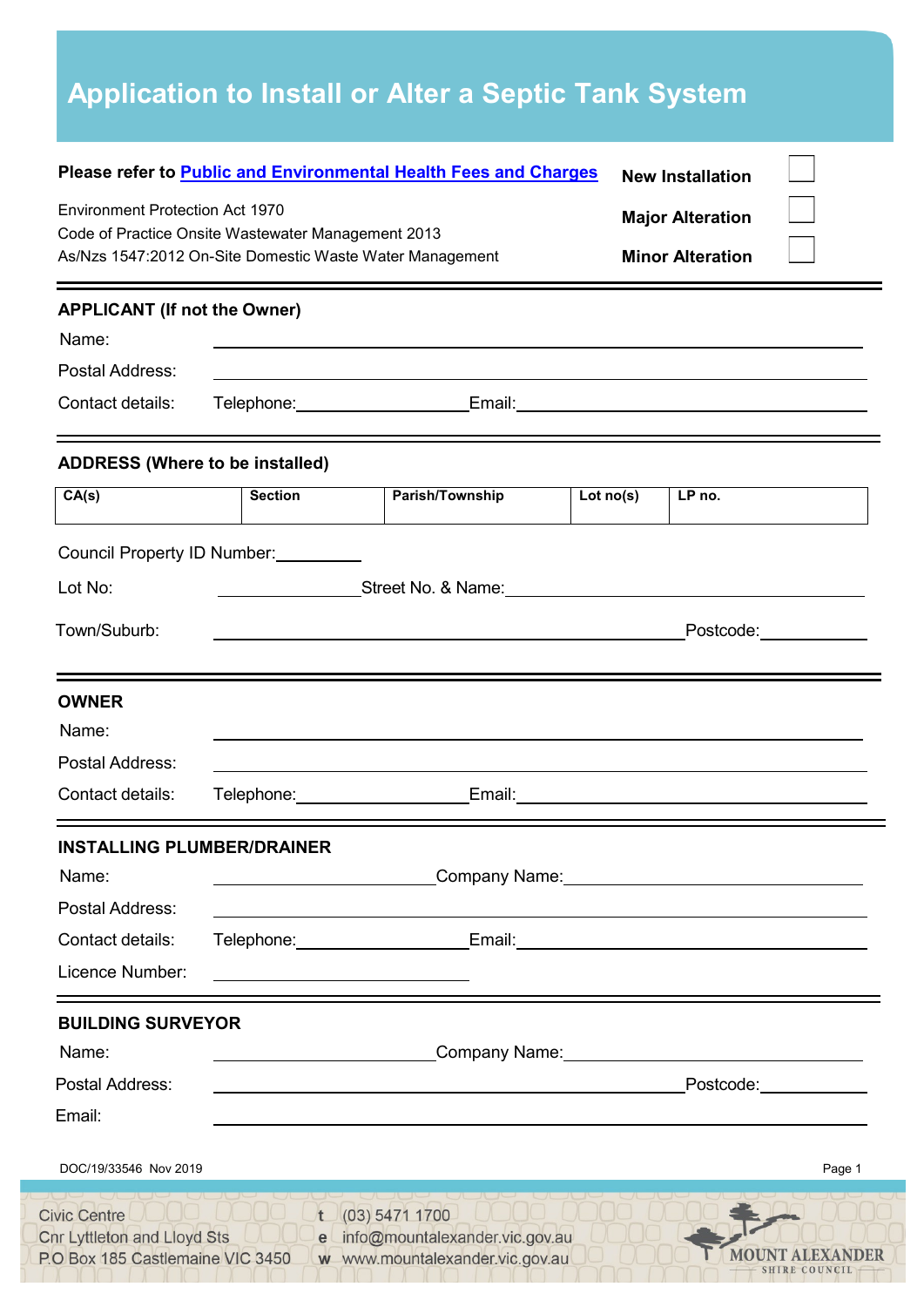|                       | <b>TYPE OF BUILDING AND DETAILS</b>                                                                                                                                                                                                                                                                                                                                    |                 |                                                                     |                             |                                                                                                                                                                                                                                      |
|-----------------------|------------------------------------------------------------------------------------------------------------------------------------------------------------------------------------------------------------------------------------------------------------------------------------------------------------------------------------------------------------------------|-----------------|---------------------------------------------------------------------|-----------------------------|--------------------------------------------------------------------------------------------------------------------------------------------------------------------------------------------------------------------------------------|
| House                 | Shed Office Factory Shop                                                                                                                                                                                                                                                                                                                                               |                 |                                                                     |                             | Other <b>Communist Communist Communist Communist Communist Communist Communist Communist Communist Communist Communist Communist Communist Communist Communist Communist Communist Communist Communist Communist Communist Commu</b> |
|                       |                                                                                                                                                                                                                                                                                                                                                                        |                 |                                                                     |                             |                                                                                                                                                                                                                                      |
|                       | Number of fixtures to be connected:                                                                                                                                                                                                                                                                                                                                    |                 |                                                                     |                             |                                                                                                                                                                                                                                      |
|                       |                                                                                                                                                                                                                                                                                                                                                                        |                 |                                                                     |                             |                                                                                                                                                                                                                                      |
|                       |                                                                                                                                                                                                                                                                                                                                                                        |                 |                                                                     |                             |                                                                                                                                                                                                                                      |
|                       |                                                                                                                                                                                                                                                                                                                                                                        |                 |                                                                     |                             | Please note: Consultation with the Environmental Health Officer is required if spa baths of more than                                                                                                                                |
|                       | 200L or waste disposal units are to be connected.                                                                                                                                                                                                                                                                                                                      |                 |                                                                     |                             |                                                                                                                                                                                                                                      |
|                       | Planning Permit – relevant planning permit No.                                                                                                                                                                                                                                                                                                                         |                 |                                                                     |                             |                                                                                                                                                                                                                                      |
|                       | <b>PROPOSED SEPTIC SYSTEM/S</b>                                                                                                                                                                                                                                                                                                                                        |                 |                                                                     |                             |                                                                                                                                                                                                                                      |
|                       | If a combination of systems is to be installed please include all details                                                                                                                                                                                                                                                                                              |                 |                                                                     |                             |                                                                                                                                                                                                                                      |
|                       | Conventional septic tank Capacity (litres):                                                                                                                                                                                                                                                                                                                            |                 |                                                                     |                             |                                                                                                                                                                                                                                      |
|                       |                                                                                                                                                                                                                                                                                                                                                                        |                 |                                                                     |                             |                                                                                                                                                                                                                                      |
|                       | Septic Tank & sand filter                                                                                                                                                                                                                                                                                                                                              |                 |                                                                     | Capacity: Sand filter size: |                                                                                                                                                                                                                                      |
|                       |                                                                                                                                                                                                                                                                                                                                                                        |                 |                                                                     |                             | Packaged treatment plant Make and model: Conformance: Conformance:                                                                                                                                                                   |
|                       |                                                                                                                                                                                                                                                                                                                                                                        |                 |                                                                     |                             | Other (specify) _______________Make and model: __________________________Conformance: _____________                                                                                                                                  |
|                       |                                                                                                                                                                                                                                                                                                                                                                        |                 |                                                                     |                             |                                                                                                                                                                                                                                      |
|                       | Absorption/transpiration total length ________ Width of each trench<br>Subsurface Pressure Compensating Irrigation Area: https://www.<br>Other disposal method (specify): Notice that the control of the control of the control of the control of the control of the control of the control of the control of the control of the control of the control of the control |                 |                                                                     |                             |                                                                                                                                                                                                                                      |
|                       | and deem that the plans submitted with this application are true and correct.                                                                                                                                                                                                                                                                                          |                 |                                                                     |                             | I hereby apply for permission to have a septic tank system installed/altered by a registered plumber/drainer                                                                                                                         |
|                       |                                                                                                                                                                                                                                                                                                                                                                        |                 |                                                                     |                             | Date: and the state of the state of the state of the state of the state of the state of the state of the state                                                                                                                       |
|                       | information detailed under 'Accompanying Documentation Required' REFER OVER.                                                                                                                                                                                                                                                                                           |                 |                                                                     |                             | I, the applicant, hereby apply for permission to install/alter a septic tank system and supply all of the required                                                                                                                   |
|                       |                                                                                                                                                                                                                                                                                                                                                                        |                 |                                                                     |                             | Date: <b>Date:</b>                                                                                                                                                                                                                   |
|                       |                                                                                                                                                                                                                                                                                                                                                                        |                 |                                                                     |                             | I, the drainer hereby advise I have sighted the accompanying plans and deem them true and correct.                                                                                                                                   |
|                       |                                                                                                                                                                                                                                                                                                                                                                        |                 |                                                                     |                             | Date: and the state of the state of the state of the state of the state of the state of the state of the state of the state of the state of the state of the state of the state of the state of the state of the state of the        |
| DOC/19/33546 Nov 2019 |                                                                                                                                                                                                                                                                                                                                                                        |                 |                                                                     |                             | Page 2                                                                                                                                                                                                                               |
|                       | Civic Centre UUUO UUUO L<br>Cnr Lyttleton and Lloyd Sts UUU<br>P.O Box 185 Castlemaine VIC 3450                                                                                                                                                                                                                                                                        | t(03) 5471 1700 | e info@mountalexander.vic.gov.au<br>w www.mountalexander.vic.gov.au |                             |                                                                                                                                                                                                                                      |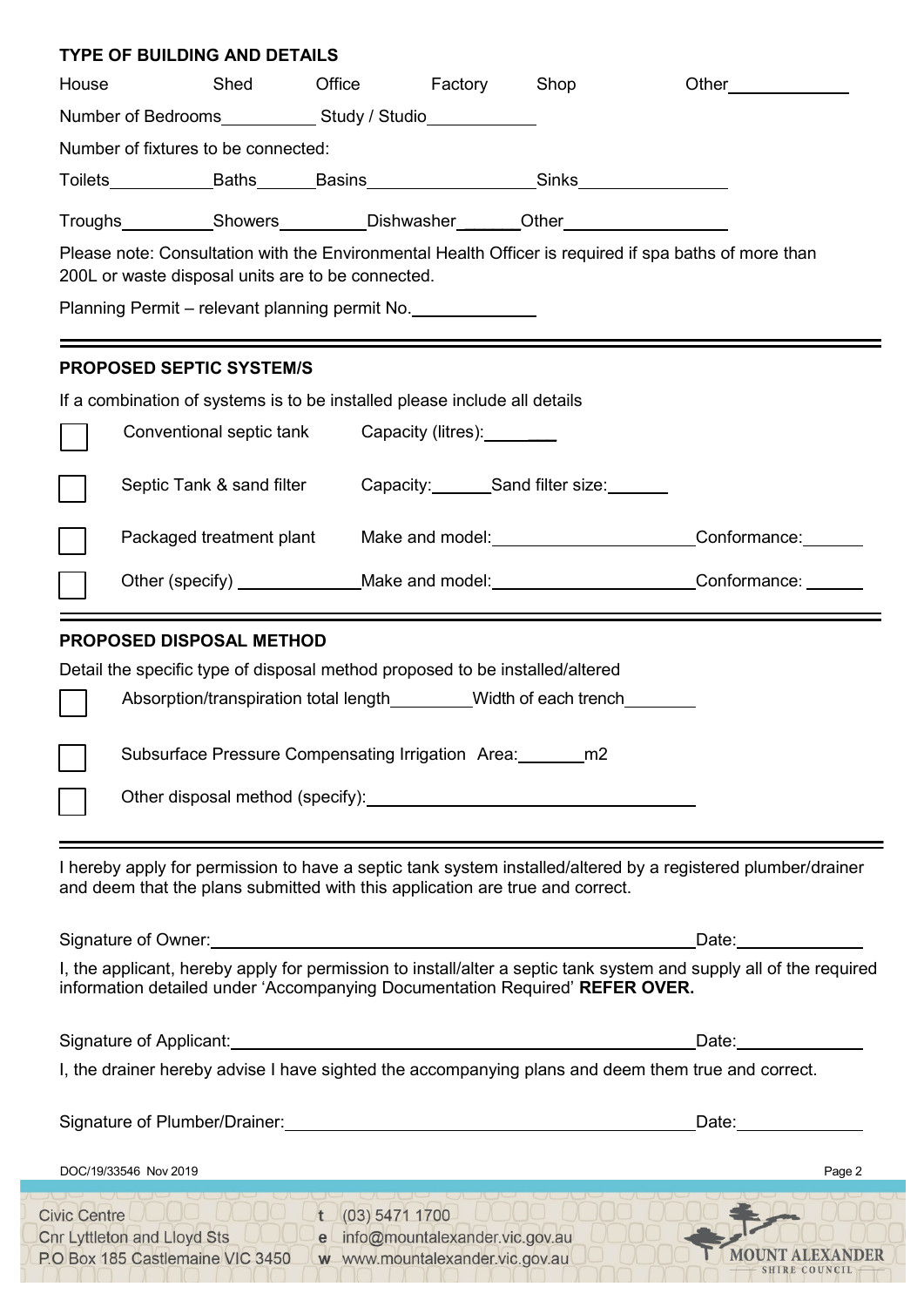## **ACCOMPANYING DOCUMENTATION REQUIRED**

Copy of title not more than 6 months old

A detailed floor plan of the proposed dwelling

Land Capability Assessment if not already submitted with Planning Application. If Planning Permit not required, contact Environmental Health Officer to verify requirements.

Site Plan

## **Additional Information**:

For **Permits to Alter** the above information is also required with the application. However you will also need to include details of the existing system on the site plan and a detailed floor plan of the existing dwelling. Also provide details of the proposed changes to be made to both the septic system and the dwellings floor plan. It is advisable that the plumber provides details on the existing systems operating status and details of how fall from the proposed new fixtures to the septic tank can be achieved.

Major alterations as described in the application form include replacement or relocation of septic tank, treatment plant, sand filter, effluent dispersal system or any component of the septic tank system, or the installation of extra trenches/irrigation (may be required for dwelling extensions).

Minor alterations include alterations to internal plumbing and/or inlet to the septic tank system. Installation, replacement or relocation of the internal plumbing, fixtures, fittings, appliances.

A general locality map, including directions on how to locate and identify the property and any other relevant information. Please provide a stake or landmark on the property indicating where the septic tank is to be installed.

- If gates to the property are locked please liaise with The Environmental Health Officer to arrange access to the property.
- If there is a guard dog on the property you will need to provide details to the Environmental Health Officer to arrange for the dog to be restrained during inspection times.

# **MINIMUM SETBACK DISTANCES FROM WASTEWATER DISPOSAL FIELDS**

Setback distances apply for septic system installation where existing farm dams and surface waters are to be considered when designing the layout of the proposed system.

- **1** Farm Dams Minimum setback of 60 metres **2** 6 metres on the upslope of any building
- **3** 3 metres on the down slope of any building **4** 6 metres on the upslope of adjacent Lot
- **5** 3 metres on the down slope of adjacent Lot **6** 3 metres from water supply pipe
- **7** 300 metres on the upslope from a potable supply channel
- 
- **11** 6 metres from a storm water drain **12** 6 metres from a swimming pool
- **13** 15 metres from any cutting/escarpment at which the effluent is likely to emerge
- **15** 60 metres on the upslope from a dam or reservoir (stock & non-potable)
- **17** 100 metres on the upslope from a stream (Potable Water Supply Catchment)
- 
- 
- 
- 
- **8** 20 metres on the down slope from a potable supply channel
- **9** 3 metres from gas **10** 15 metres from underground water tank
	-
	- **14** 300 metres on the upslope from a dam or reservoir (potable, including food production)
	- **16** 60 metres on the upslope from a stream or channel (continuous or ephemeral, non-potable)
	- **18** 20 metres from groundwater and bore (potable or non-potable)
- **19** 6 metres from children's grassed playground **20** 1.5 metres vertical depth from base of tank to the highest seasonal water table

DOC/19/33546 Nov 2019 Page 3

| Civic Centre                       | $(03)$ 5471 1700                 |                 |
|------------------------------------|----------------------------------|-----------------|
|                                    |                                  |                 |
| <b>Cnr Lyttleton and Lloyd Sts</b> | e info@mountalexander.vic.gov.au |                 |
| P.O Box 185 Castlemaine VIC 3450   | w www.mountalexander.vic.gov.au  | MOUNT ALEXANDER |
|                                    |                                  | SHIRE COUNCIL   |